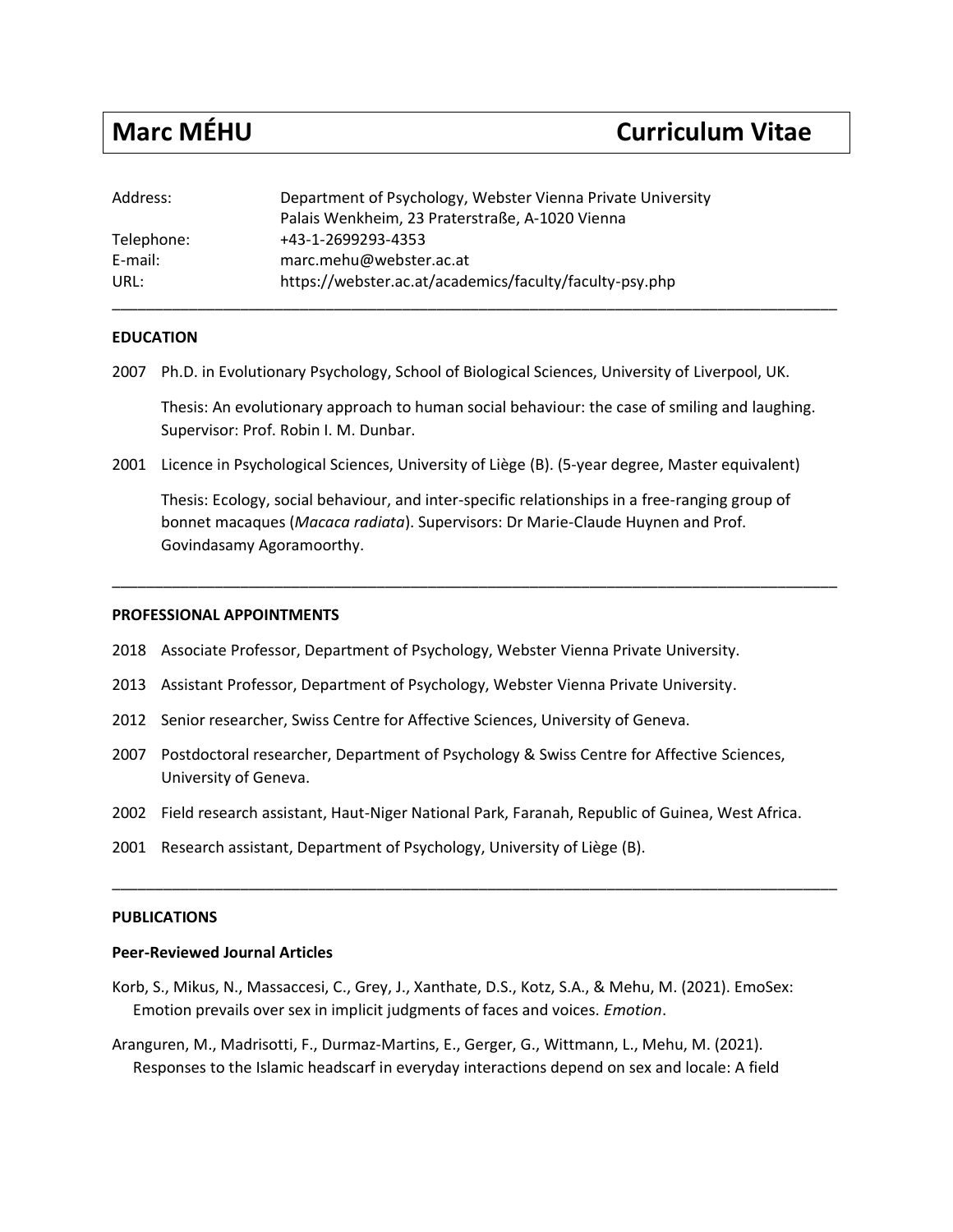experiment in the metros of Brussels, Paris, and Vienna on helping and involvement behaviors. *PLoS ONE 16*(7): e0254927. https://doi.org/10.1371/journal.pone.0254927

- Schlegel, K., Mehu, M., M. van Peer, J., Scherer, K. R. (2018). Sense and Sensibility: The role of cognitive and emotional intelligence in negotiation. *Journal of Research in Personality, 74*, 6-15.
- Allen, J. A., Fisher, C., Chetouani, M., Chiu, M.M., Gunes, H., Mehu, M., & Hung, H. (2017). Comparing social science and computer science workflow processes for studying group interactions. *Small Group Research*, online first. http://dx.doi.org/10.1177/1046496417721747
- Mehu, M., & Scherer, K. R. (2015). Emotion categories and dimensions in the facial communication of affect: An integrated approach. *Emotion, 15*(6), 798-811.
- Stewart, P. A., Bucy, E. P., Mehu, M. (2015). Strengthening bonds and connecting with followers. *Politics and the Life Sciences, 34*(1), 1-20.
- Mehu, M. (2015). The integration of emotional and symbolic components in multimodal communication. *Frontiers in Psychology, 6,* 961.
- Scherer, K. R., & Mehu, M. (2015). Normal and abnormal emotions the quandary of diagnosing affective disorder: Introduction and overview. *Emotion Review, 7(3),* 201-203*.*
- Mehu, M., & Scherer, K. R. (2015). The Appraisal bias model of cognitive vulnerability to depression. *Emotion Review 7*(3), 272-279.
- Stewart, P. A., Mehu, M., & Salter, F. K. (2015). Sex and leadership: Interpreting competitive and affiliative facial displays based on workplace status. *International Public Management Journal, 18*(2), 190-208.
- Mehu, M., & van der Maaten, L. J. P. (2014). Multimodal integration of dynamic audio-visual cues in the communication of agreement and disagreement. *Journal of Nonverbal Behavior, 38,* 569-597. doi:10.1007/s10919-014-0192-2
- Bousmalis, K., Mehu, M., & Pantic, M. (2013). Towards the automatic detection of spontaneous agreement and disagreement based on nonverbal behaviour: A survey of related cues, databases, and tools. *Image and Vision Computing, 31*(2), 203-221.
- Scherer, K. R., Mortillaro, M., & Mehu, M. (2013). Understanding the Facial Expression and Perception of Emotion: A Componential Perspective. *Emotion Review, 5*(1), 47-53.
- Mehu, M., D'Errico F., & Heylen, D. (2012). Conceptual analysis of social signals: the importance of clarifying terminology. *Journal on Multimodal User Interfaces, 6*(3-4), 179-189.
- Mehu, M., & Scherer, K. R. (2012). A psycho-ethological approach to Social Signal Processing. *Cognitive Processing,13*(2), 397-414.
- Mehu, M., Mortillaro, M., Bänziger, T., & Scherer, K. R. (2012). Reliable facial muscles activation enhances recognisability and credibility of emotional expression. *Emotion, 12*(4), 701-715.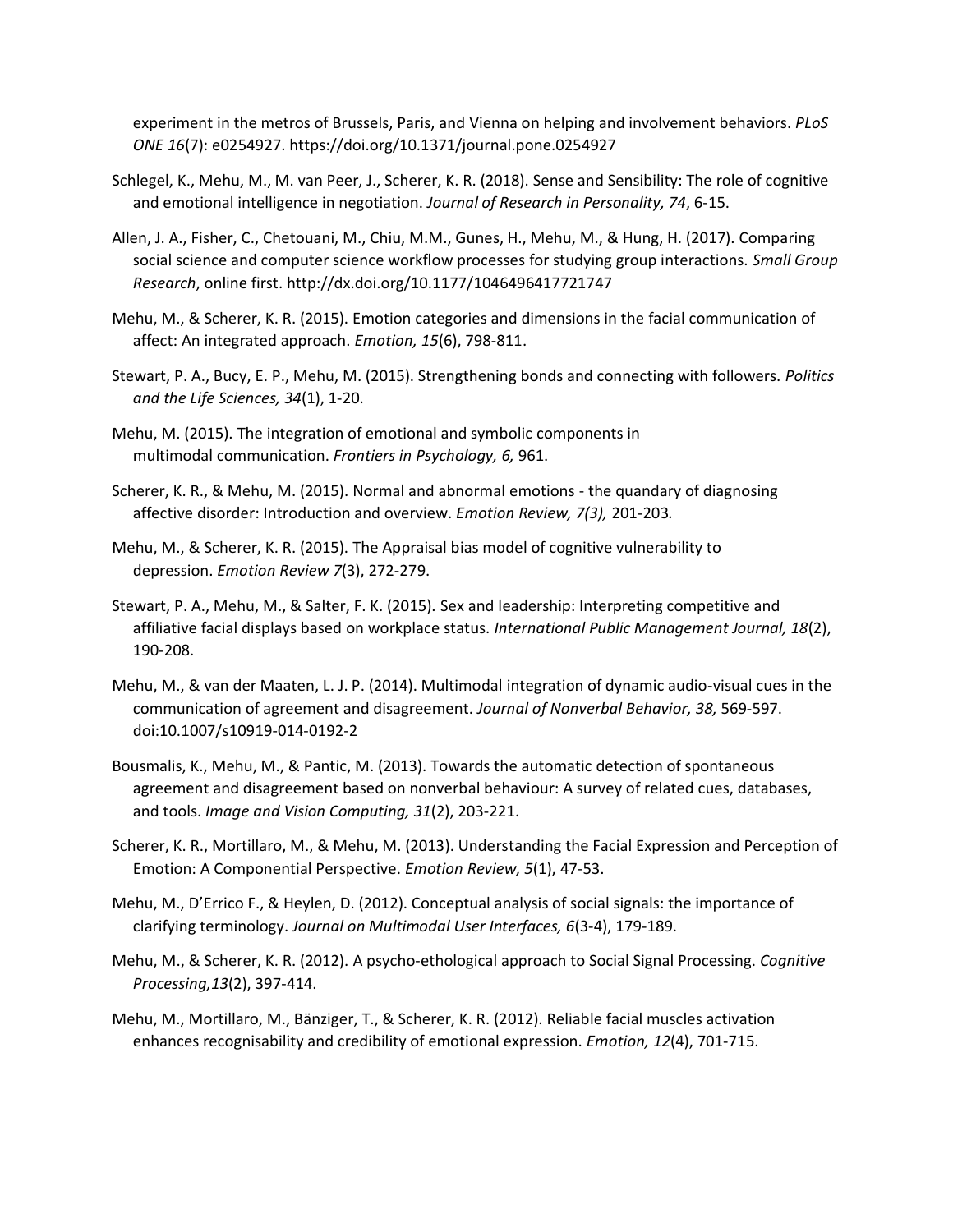- Valstar, M., Mehu, M., Jiang, B., Pantic, M., & Scherer, K. R. (2012). Meta-analysis of the first facial expression recognition and analysis challenge. *Systems, Man, & Cybernetics – Part B: Cybernetics, 42*(4), 966-979.
- Mehu, M. (2011). Smiling and laughter in naturally occurring dyadic interactions: relationship to conversation, body contacts, and displacement activities. *Human Ethology Bulletin, 26*(1), 10-28.
- Mortillaro, M., Mehu, M., & Scherer, K. R. (2011). Subtly different positive emotions can be distinguished by their facial expressions. *Social Psychological and Personality Science, 2*(3), 262-271.
- Mehu, M., & N'Diaye, K. (2010). The proximate mechanisms and ultimate functions of smiles [Commentary]. *Behavioral and Brain Sciences, 33*(6), 454-455.
- Stewart, P.A., Salter, F.K., & Mehu, M. (2009). Taking leaders at face value: Ethology and the analysis of televised leader displays. *Politics and the Life Sciences, 28*(1), 48-74.
- Mehu, M. & Dunbar, R.I.M. (2008). Naturalistic observations of smiling and laughter in human group interactions. *Behaviour, 145*(12), 1747-1780.
- Mehu, M., Little, A.C. & Dunbar, R.I.M. (2008). Sex differences in the impact of smiling on social judgements: an evolutionary approach. *Journal of Social, Evolutionary, and Cultural Psychology, 2*(3), 103-121.
- Mehu, M. & Dunbar, R.I.M. (2008). The relationship between smiling and laughter in humans (Homo sapiens): testing the Power Asymmetry Hypothesis. *Folia Primatologica, 79*(5), 269-280.
- Mehu, M., Little, A.C., & Dunbar, R.I.M. (2007). Duchenne smiles and the perception of generosity and sociability in faces. *Journal of Evolutionary Psychology, 5*(1-4), 133-146.
- Mehu, M, Grammer, K., & Dunbar, R.I.M. (2007). Smiles when sharing. *Evolution & Human Behavior, 28*, 415-422.
- Mehu, M., Huynen M-C., & Agoramoorthy G. (2006). Social relationships in a free-ranging group of bonnet macaques (M. radiata) in Tamil Nadu, India. *Primate Report, 73*, 49-55.

# **Book Chapters and Special Issue**

- Scherer, K. R., Mortillaro, M., & Mehu, M. (2017). Facial expression is driven by appraisal and generates appraisal inference. In J.-M. Fernández-Dols; & J. A. Russell (Eds.), *The science of facial expression*, (pp. 353-373). New York, NY: Oxford University Press.
- Mehu, M. (2017). Sex differences in emotional communication. In T. K. Shackelford; & V. A. Weekes-Shackelford (Eds.), *Encyclopedia of Evolutionary Psychological Science*, DOI 10.1007/978-3-319- 16999-6\_1462-1.
- Scherer, K. R., & Mehu, M. (Eds.) (2015). Normal and abnormal emotions: The quandary of diagnosing affective disorders [Special issue]. *Emotion Review*.
- Mortillaro, M., & Mehu, M. (2015). Emotions: Methods of assessment. In J. Wright (Ed), *International Encyclopedia of Social and Behavioral Sciences*, 2nd edition (pp. 519-525). Elsevier Ltd., UK.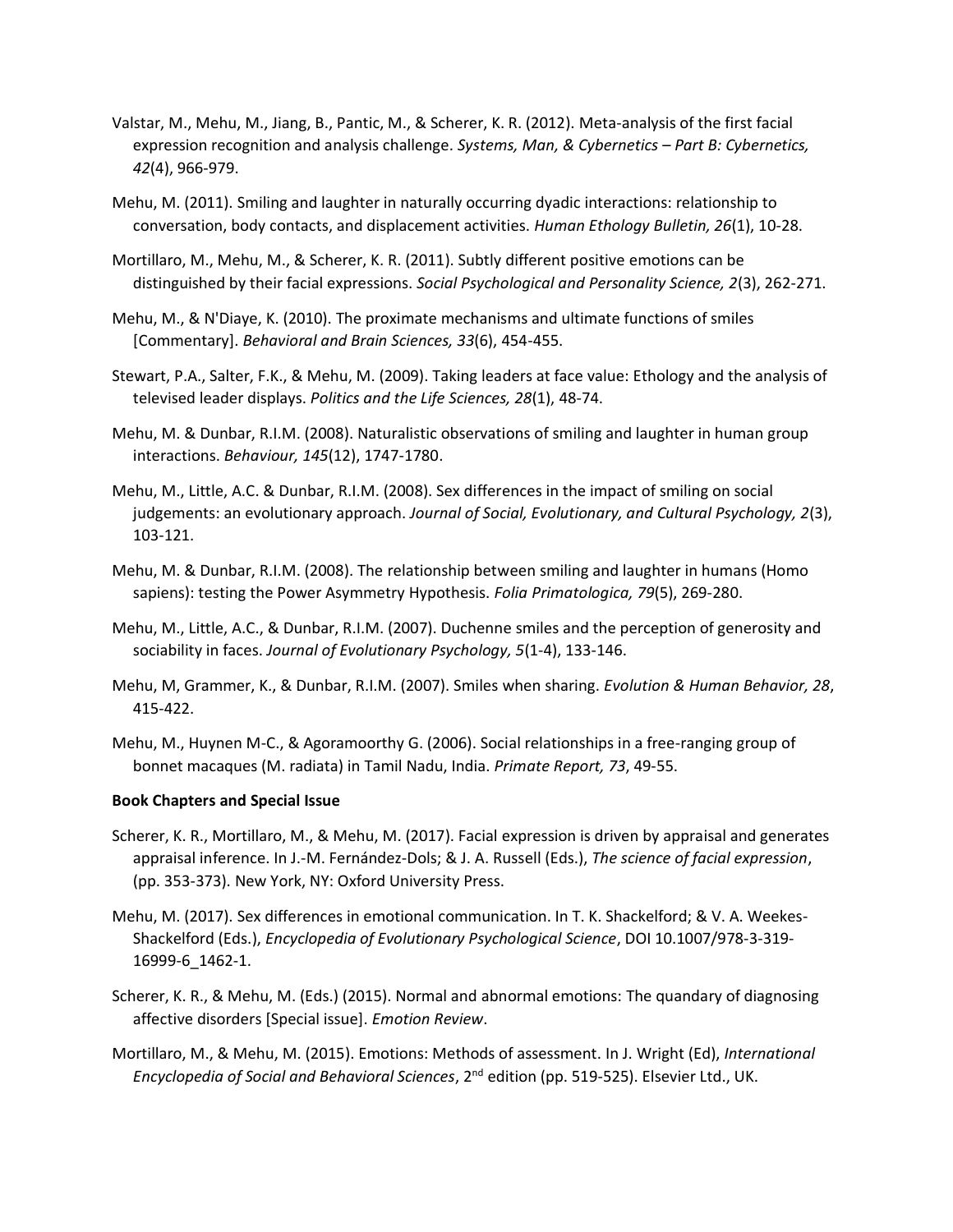- Mehu, M. (2014). An evolutionary perspective on facial behaviour. To appear In C. Müller; E. Fricke; A. Cienki; & D. McNeill (Eds), *Body – Language – Communication: Multimodal perspectives on language in communication*. Berlin: De Gruyter Mouton.
- Mortillaro, M., Mehu, M., & Scherer, K.R. (2013). The Evolutionary Origin of Multimodal Synchronisation and Emotional Expression. In E. Altenmüller; S. Schmidt; & E. Zimmermann (Eds.), *Evolution of Emotional Communication: From Sounds in Nonhuman Mammals to Speech and Music in Man*, (pp.3- 25). New York: Oxford University Press.
- Pantic, M., Cowie, R., D'Errico, F., Heylen, D., Mehu, M., Pelachaud, C., Poggi, I., Schröder, M., & Vinciarelli, A. (2011). Social Signal Processing: The Research Agenda. In T.B. Moeslund; A. Hilton; V. Krüger; L. Sigal (Eds.), *Visual analysis of humans: Looking at people* (pp. 511-538). London: Springer.
- Stewart, P.A., Salter, F.K., & Mehu, M. (2011). The face as a focus of political communication: Evolutionary perspectives and the ethological methods. In E. P. Bucy; R. L. Holbert (Eds.), *Sourcebook for political communication research* (pp. 165-193). New York: Routledge.
- Mehu, M. (2009). The social context of smiling. In E. Bänninger-Huber & D. Peham (Eds.), *Current and Future Perspectives in Facial Expression Research: Topics and Methodological Questions*, (pp. 47-53). Innsbruck: Innsbruck University Press.

# **Conference Proceedings (Peer-Reviewed)**

- Ringeval, F., Marchi, E., Mehu, M., Scherer, K. R., Schuller, B. (2015). Face reading from speech Predicting facial Action Units from audio cues, *Proc. INTERSPEECH 2015, 16th Annual Conference of the International Speech Communication Association* (ISCA), Dresden, Germany.
- Valstar, M. F., Girard, J., Almaev, T., McKeown, G., Mehu, M., Yin, L., Pantic, M., & Cohn, J. (2015). FERA 2015 - Second facial expression recognition challenge, *Proc. IEEE Int'l Conf. Automatic Face and Gesture Recognition*, Ljubljana, Slovenia.
- Valstar, M.F., Jiang, B., Mehu, M., Pantic, M., & Scherer, K.R. (2011). The first facial expression recognition and analysis challenge. *Proc. IEEE Int'l Conf. Automatic Face and Gesture Recognition*, Santa Barbara, USA.
- Bousmalis, K., Mehu, M., & Pantic, M. (2009). Spotting Agreement and Disagreement: A Survey of Audiovidual Cues and Tools. *Proc. IEEE Int'l Conf. Affective Computing and Intelligent Interfaces*, Amsterdam, NL.

# **Miscellaneous**

- Mehu, M., & Mehu-Blantar, I. (2015). Emotionen von Vorgesetzten lesen sich leichter: Wie Geschlecht und berufliche Position die emotionale Wahrnehmung am Arbeitsplatz beeinflussen. *Personal Manager, 5*, 40-42.
- Dunbar, R. I. M., & Mehu, M. (2003). Patterns of grooming and self-touching in naturalistic situations. Commissioned Report for Unilever Research Laboratories, Port Sunlight; 73pp.

\_\_\_\_\_\_\_\_\_\_\_\_\_\_\_\_\_\_\_\_\_\_\_\_\_\_\_\_\_\_\_\_\_\_\_\_\_\_\_\_\_\_\_\_\_\_\_\_\_\_\_\_\_\_\_\_\_\_\_\_\_\_\_\_\_\_\_\_\_\_\_\_\_\_\_\_\_\_\_\_\_\_\_\_\_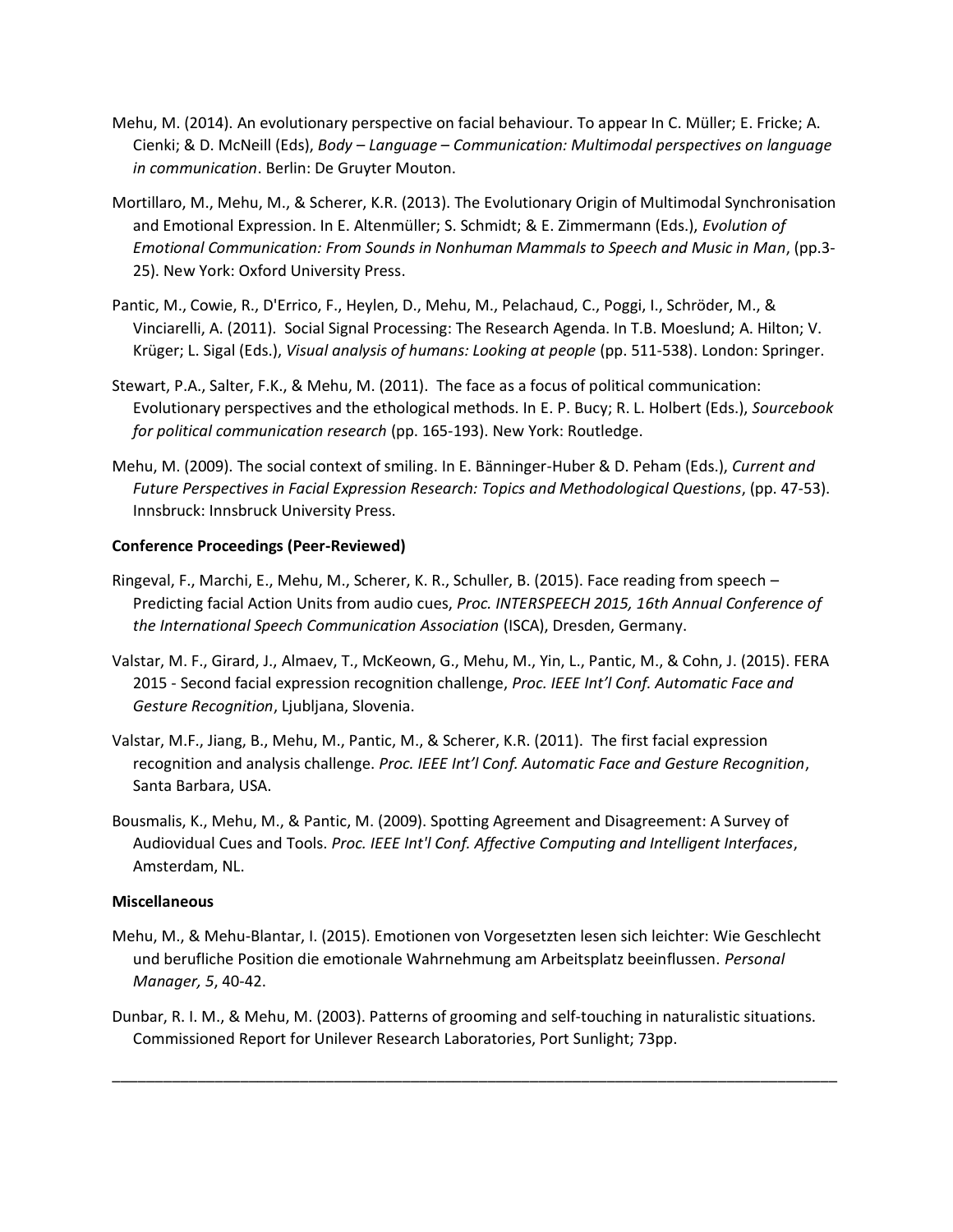#### **GRANTS & AWARDS**

- 2018 FWF-ANR French-Austrian Joint Research Grant, FWF I 3645-G29 (€338.189)
- 2015 Student/Faculty Collaborative Research Grant (in collaboration with Tara Pavic, MA student), Webster University (\$475)
- 2015 Faculty Research Grant (in collaboration with Peter Walla), Webster University (\$5,500)
- 2009 European Commission Seventh Framework Programme (ICT) Network of Excellence SSPNet, coapplicant with Klaus R. Scherer as a partner institution (€396.848)
- 2007 Post-doctoral fellowship from the British ESRC (+-£30.000), declined
- 2006 Linda Mealey Award from the International Society for Human Ethology (\$2000)
- 2005 Owen Aldis Award from the International Society for Human Ethology (\$5000)
- 2003 Grant from Unilever Research Laboratory, Port Sunlight (£5000)
- 2001 Grant CECODEL from the University of Liège ( $\epsilon$ 1000)

#### **RESEARCH PROJECTS**

2019 Co-investigator in the FWF funded *NMES* project to Sebastian Korb P 32637-B, Department of Psychology, University of Essex, UK.

\_\_\_\_\_\_\_\_\_\_\_\_\_\_\_\_\_\_\_\_\_\_\_\_\_\_\_\_\_\_\_\_\_\_\_\_\_\_\_\_\_\_\_\_\_\_\_\_\_\_\_\_\_\_\_\_\_\_\_\_\_\_\_\_\_\_\_\_\_\_\_\_\_\_\_\_\_\_\_\_\_\_\_\_\_

Topic: Electrical muscle stimulation and social cognition

2018 Principal Investigator on the FWF funded *SEDICE* project I 3645-G29, Department of Psychology, Webster Vienna Private University.

Topic: Exploring and explaining misrecognitive discrimination: field and laboratory experiments

2009 Researcher in charge for the Social Signal Processing Network (SSPNet) at the Swiss Center for Affective Sciences, University of Geneva.

Topics: a) Multi-level approach to emotional communication in face-to-face dyadic negotiation and conflict (NEMO); b) Theoretical development of the concepts of social signals, emotional communication, nonverbal expression of agreement and disagreement.

2007 Experimental research and behavior analysis, Department of Psychology, University of Geneva

Topic: Analysis of the production and perception of facial expression in the Geneva Multimodal Emotional Portrayals database (GEMEP).

2005 Visiting researcher at the Ludwig Boltzmann Institute for Urban Ethology, Department of Anthropology, University of Vienna, Austria.

Topic: Relationship between smiling, emotion, and personality in dyadic bargaining interactions.

2003 Field research for Unilever Research Laboratories, Liverpool, United Kingdom.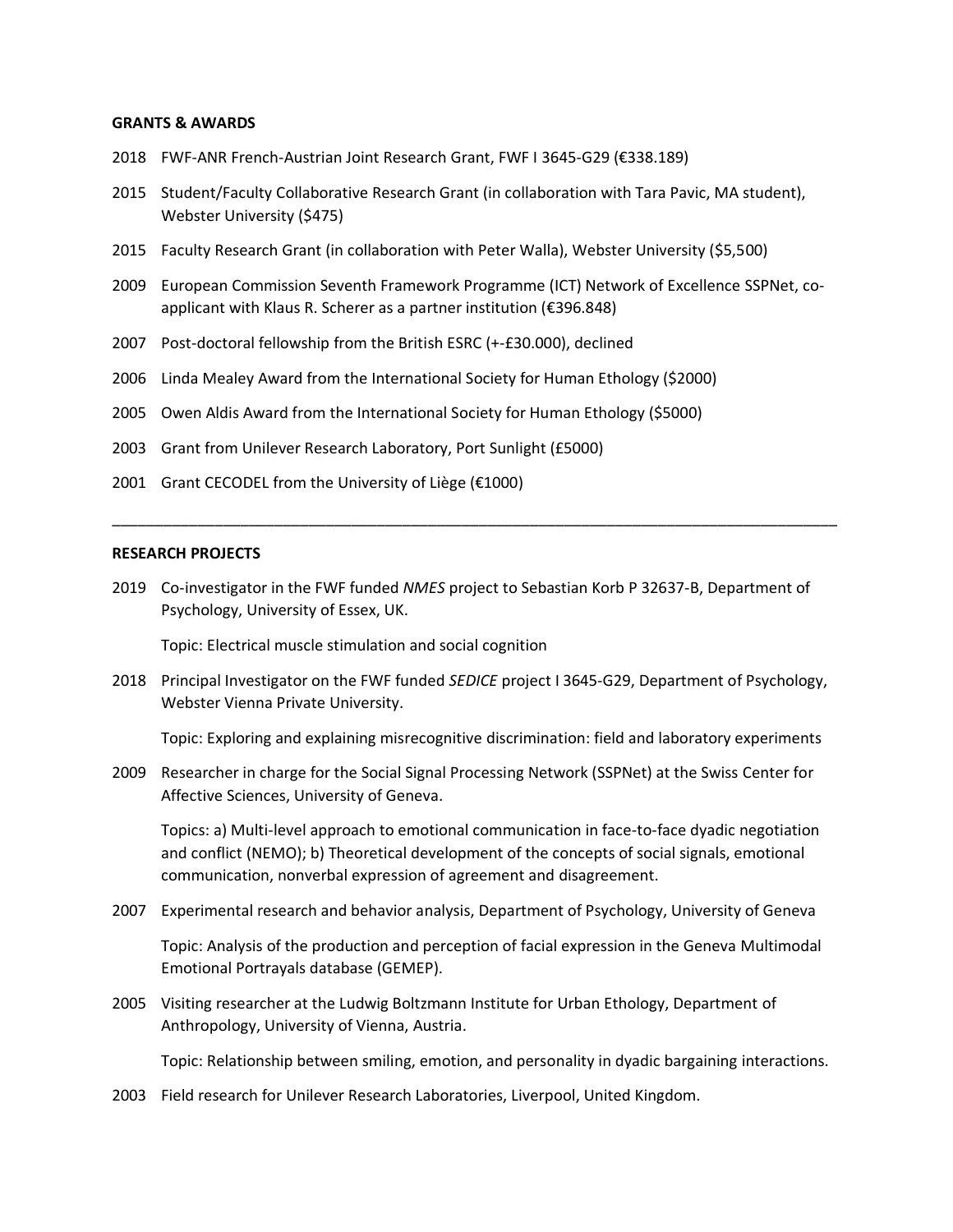Topic: Patterns of human grooming and self-touching in naturalistic situations.

2002 Field research in the "Haut-Niger" National Park, Faranah, Republic of Guinea.

Topic: Ecology and behaviour of black and white colobus monkey (*Colobus Polykomos*) of West Africa in dry tropical habitat.

2001 Field research (undergraduate thesis project) in Tamil Nadu state, South India.

Topic: Ecology, social behaviour, and inter specific relationships in a free-ranging group of bonnet macaques (*Macaca radiata*).

2000 Clinical psychology trainee in a psychiatric day hospital: l'Ancre, Oupeye, Belgium.

Topic: Practice of cognitive and behavioural therapy techniques.

2000 Research assistant at the Cologne Zoological Garden, Germany.

Topic: Practice of different observational techniques of non-human primate behaviour (*Papio Hamadryas*).

\_\_\_\_\_\_\_\_\_\_\_\_\_\_\_\_\_\_\_\_\_\_\_\_\_\_\_\_\_\_\_\_\_\_\_\_\_\_\_\_\_\_\_\_\_\_\_\_\_\_\_\_\_\_\_\_\_\_\_\_\_\_\_\_\_\_\_\_\_\_\_\_\_\_\_\_\_\_\_\_\_\_\_\_\_

# **INVITED TALKS**

- 2019 A functional analysis of facial behavior: Why should we care? Workshop "The many faces of smiling", Department of Communication and Cognition, University of Tilburg, December 18.
- 2016 The link between social influence and information transfer in human emotional communication. Research Training Group 2070: Understanding social relationships, German Primate Center and University of Göttingen, January 27.
- 2015 Context is everywhere but how do we get to measure it? Departmental seminars, COPELABS, University Lusofona, Lisbon, June 2.
- 2015 Emotional communication or communication of emotion? An ethological perspective on the social function of affect. International symposium on social emotions in humans and animals, Museum of Natural History of Neuchâtel, Switzerland, April 13.
- 2014 Using communication as a key access point to human social cognition. Workshop of the Human Ethology Film Archive, Senckenberg Institute Frankfurt, February 13-14.
- 2014 An ethological approach to the production and perception of facial behavior, Research seminar of the Department of Basic Psychological Research and Research Methods, University of Vienna, January 23.
- 2013 Emotions in an evolutionary perspective: Function, adaptation, and communication. Interdisciplinary workshop on Affect, University of Lyon, October 7.
- 2013 Ethological questions in the study of emotional communication: Information transfer and social influence. Research colloquium of the division for personality and assessment, Department of Psychology, University of Zurich, March 21.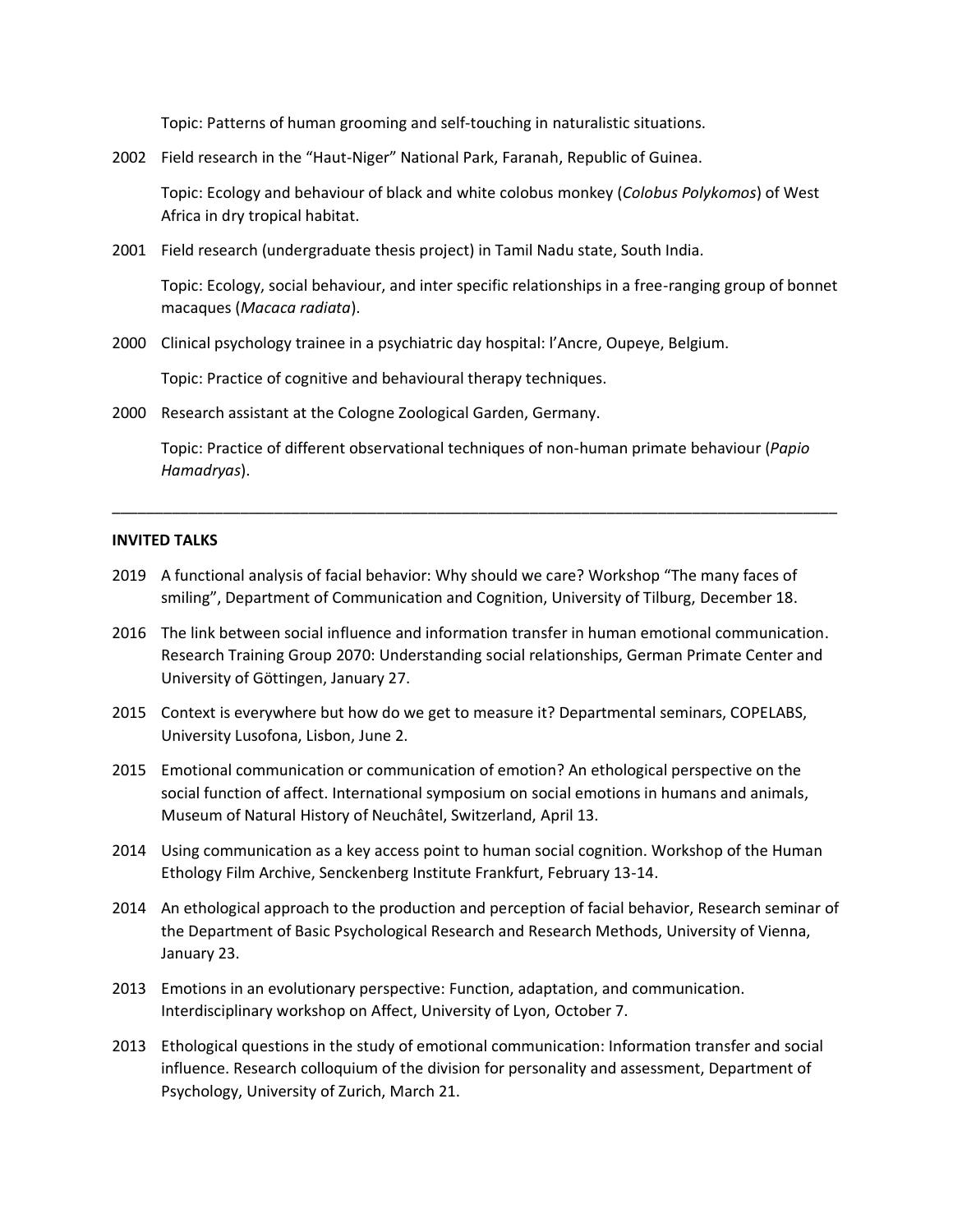- 2012 The natural history of human laughter: Evolution and social function, Interdisciplinary Workshop on Laughter and other Non-Verbal Vocalisations in Speech, Trinity College Dublin, October 26-27.
- 2011 Information and influence in communication An ethological framework to study human social signals, Tilburg Social Signal Processing Workshop, University of Tilburg, November 28.
- 2009 Why an evolutionary approach is necessary to study social signals, SSPNet Foundation of Social Signals Meeting, Roma 3 University, Rome, December 3-5.
- 2008 Smiling and the evolution of emotional communication, Departmental seminar of the Institute of Neuroscience, University of Newcastle, May 14.

\_\_\_\_\_\_\_\_\_\_\_\_\_\_\_\_\_\_\_\_\_\_\_\_\_\_\_\_\_\_\_\_\_\_\_\_\_\_\_\_\_\_\_\_\_\_\_\_\_\_\_\_\_\_\_\_\_\_\_\_\_\_\_\_\_\_\_\_\_\_\_\_\_\_\_\_\_\_\_\_\_\_\_\_\_

### **CONFERENCE ACTIVITIES**

#### **Oral Presentations**

- 2018 Gender differences in emotional communication reflect sex-specific social strategies. Consortium of European Research on Emotion (CERE), University of Glasgow, Scotland, April 4-6.
- 2017 Testosterone, personality, and behavioural mimicry in negotiation. International Convention of Psychological Science (ICPS), Vienna, March 23-25.
- 2016 Testosterone, dominance, and communicative behaviour in face-to-face dyadic negotiation. International Society for Human Ethology, University of Stirling, UK, August 1-5.
- 2015 The social function of emotional expressions in mixed motive, face-to-face, dyadic negotiation. International Society for Research on Emotion (ISRE), University of Geneva, July 8-10.
- 2015 Investigating the perception and production of facial Action Units from a dimensional perspective. 15<sup>th</sup> European Conference on Facial Expression, University of Geneva, July 6-7.
- 2015 Context is everywhere, but what is it exactly? Summer Institute of the International Society for Human Ethology, Athens, May 13-16.
- 2014 The role of personality and nonverbal behavior in face-to-face dyadic negotiation. International Society for Human Ethology, Federal University of Para, Brazil, August 5-8.
- 2014 Emotion categories and dimensions in the facial communication of affect: An integrated approach. Consortium for European Research on Emotion, Humboldt University Berlin, March 26- 28.
- 2013 Unconscious influence of emotional facial expression on judgments of affiliation and dominance. International Symposium "Let's Face It", Department of Psychology, University of Bern, September 20.
- 2013 Conscious and non-conscious influence of emotional signals on person perception. European Social Cognition Network, Vilnius, Lithuania, August 27 – September 1.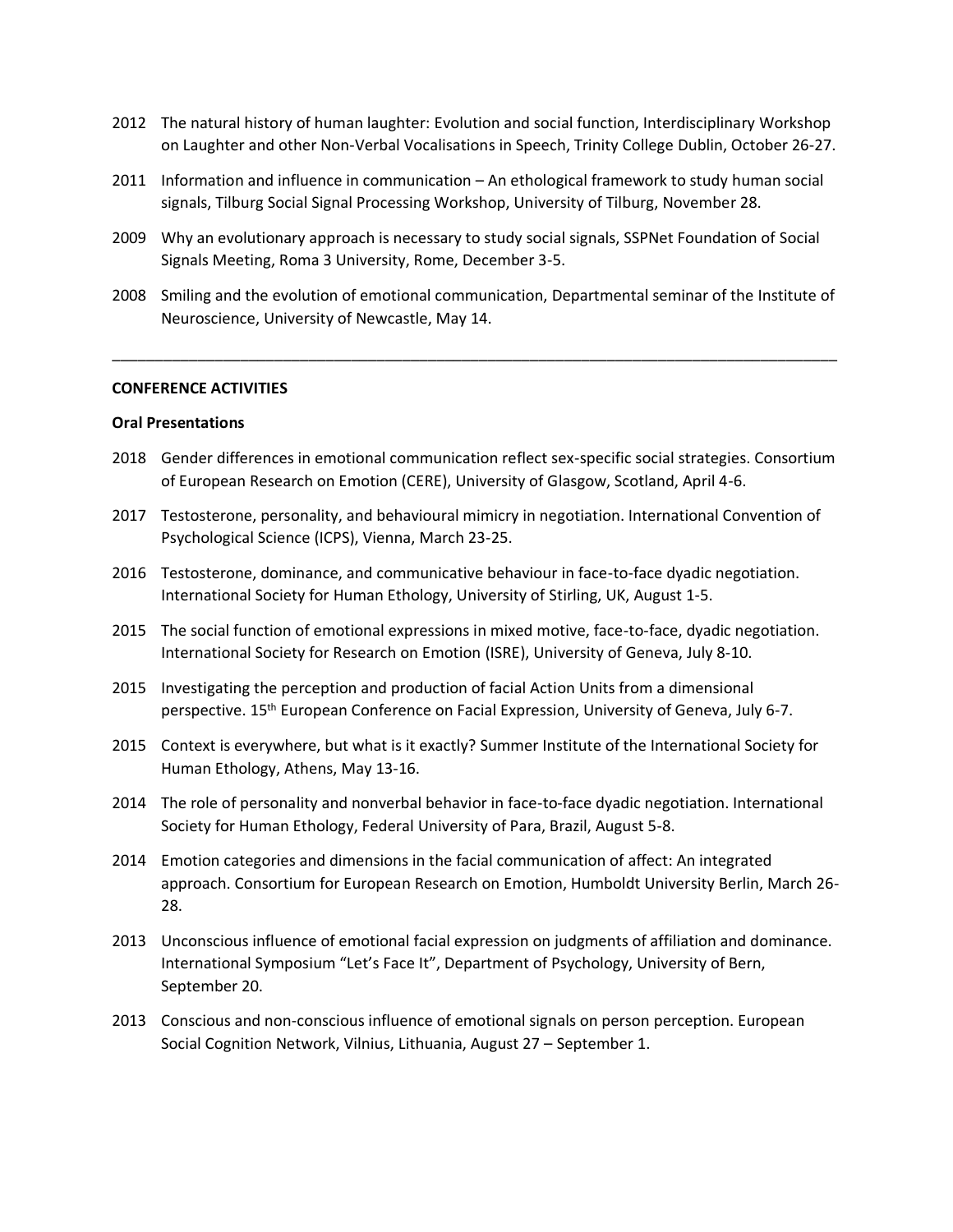- 2013 Emotion categories and dimensions in the facial communication of affect: An integrated approach. Post-conference on facial expression at the International Society for Research on Emotion, University of Berkeley, August 7.
- 2013 Unconscious influence of facial expression on judgments of affiliation and dominance. International Society for Research on Emotion, University of Berkeley, August 1-6.
- 2013 Preparation of a population based study on the incidence of normal and pathological forms of sadness. International Workshop on Normal and Abnormal Emotions, Swiss Center for Affective Sciences, University of Geneva, April 30.
- 2012 Multimodal integration of low-level auditory and visual cues in the perception of agreement and disagreement, 21st Biennial Conference of the International Society for Human Ethology, University of Vienna, August 13-17.
- 2012 Reliable Facial Muscles Activation Enhances Recognizability and Credibility of Emotional Expression, Consortium for European Research on Emotion (CERE), University of Kent, Canterbury, May 3-5.
- 2012 Negotiation and emotion (NEMO): An interdisciplinary study on individual differences in socioemotional skills in relation to dyadic negotiation, Annual Research Forum of the Swiss Centre for Affective Sciences, University of Geneva, February 9-10.
- 2010 Why do ethologists need automatic behaviour analysis? 20th Biennial Conference of the International Society for Human Ethology, University of Wisconsin, Madison (WI), August 1-5.
- 2009 Communicative aspects of facial expression: production & perception of individual action units, Annual Research Forum of the Swiss Centre for Affective Sciences, University of Geneva, March 26-27.
- 2009 Behavioural mimicry of positive cues as a proximal mechanism for social bonding in humans, International Society for Research on Emotion, Leuven University, August 6-8.
- 2009 Emotional communication through facial displays: the role of reliable muscles, Swiss Joint Face Lab Meeting, University of Bern, November 26.
- 2008 The pros and cons of FACS in the study of facial behaviour, Summer Institute on Interactive and Multimodal Information Management and Affective Sciences, Riederalp (CH), September 1-3.
- 2008 Differences between facial expressions of four positive emotions: Implications for an appraisal perspective, 12th European Conference on Facial Expression, University of Geneva, July 28-31.
- 2008 The evolution of smiling, an old story revisited, 19th Biennial Conference of the International Society for Human Ethology, University of Bologna, July 13-18.
- 2007 The social context of smiling, International Meeting of the European Association for Facial Expression "Current and future perspectives in facial expression research: Topics and methodological questions", University of Innsbruck, September 28-29.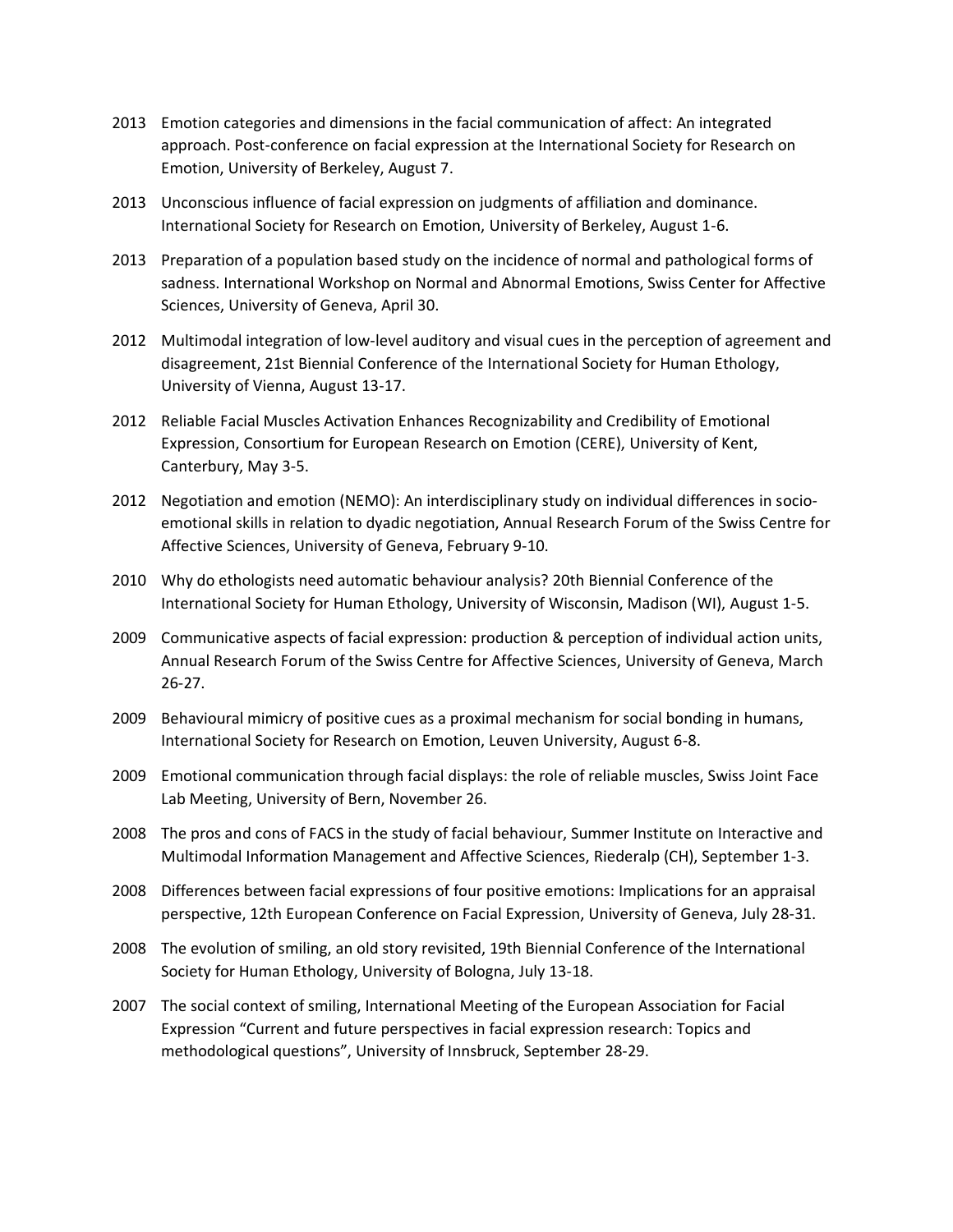- 2006 Smiling in bargaining situations / Sex differences in smile perception, 18th Biennial Conference of the International Society for Human Ethology, Wayne State University, Detroit (MI), July 30 – August 3.
- 2006 Smiling and laughter as social signals in human interactions, Annual meeting of the Belgian Group for Primatology, Free University of Brussels, November.
- 2005 Sex differences in smile perception, Colloquium for Population and Evolutionary Biology, University of Liverpool, September 30.
- 2005 An evolutionary approach to smiling, 11th European Conference on Facial Expression, Durham University (UK), September 13-16.
- 2004 The relation of smiling to laughter: testing the power asymmetry hypothesis,  $17<sup>th</sup>$  Biennial Conference of the International Society for Human Ethology, Ghent (Belgium), July 24-31.
- 2003 Nonverbal cues in social interactions among humans, Colloquium for Population and Evolutionary Biology, University of Liverpool, June 10.

# **Symposia**

- 2017 Emotion, communication, and social interaction: A multi-level approach. International Convention of Psychological Science (ICPS), Vienna, March 23-25.
- 2010 Automatic analysis of human behavior, 20th Biennial Conference of the International Society for Human Ethology, University of Wisconsin, Madison (WI), August 1-5.

# **Poster Presentations**

- 2019 Dyadic patterns of smiling predict interactive styles and outcomes of face-to-face negotiation. Conference of the European Evolution and Human Behaviour Association, University of Toulouse, April 23-26.
- 2017 The role of aesthetics on the attraction and satisfaction of intimate relationships. International Convention of Psychological Science (ICPS), Vienna, March 23-25.
- 2011 A psycho-ethological model of social signalling, Annual Research Forum of the Swiss Centre for Affective Sciences, University of Geneva, February 14-15.
- 2010 Reliable facial muscles' activity improves the identification and perceived authenticity of emotional portrayals, Colloquium on Social Communication of Emotion, University of Geneva, October 21.
- 2009 Behavioural mimicry of positive cues as a proximal mechanism for social bonding in humans, European Human Behaviour and Evolution Association conference, University of St Andrews, April 6-8.
- 2007 Smiles when sharing, European Human Behaviour and Evolution Association conference, London, March 28-30.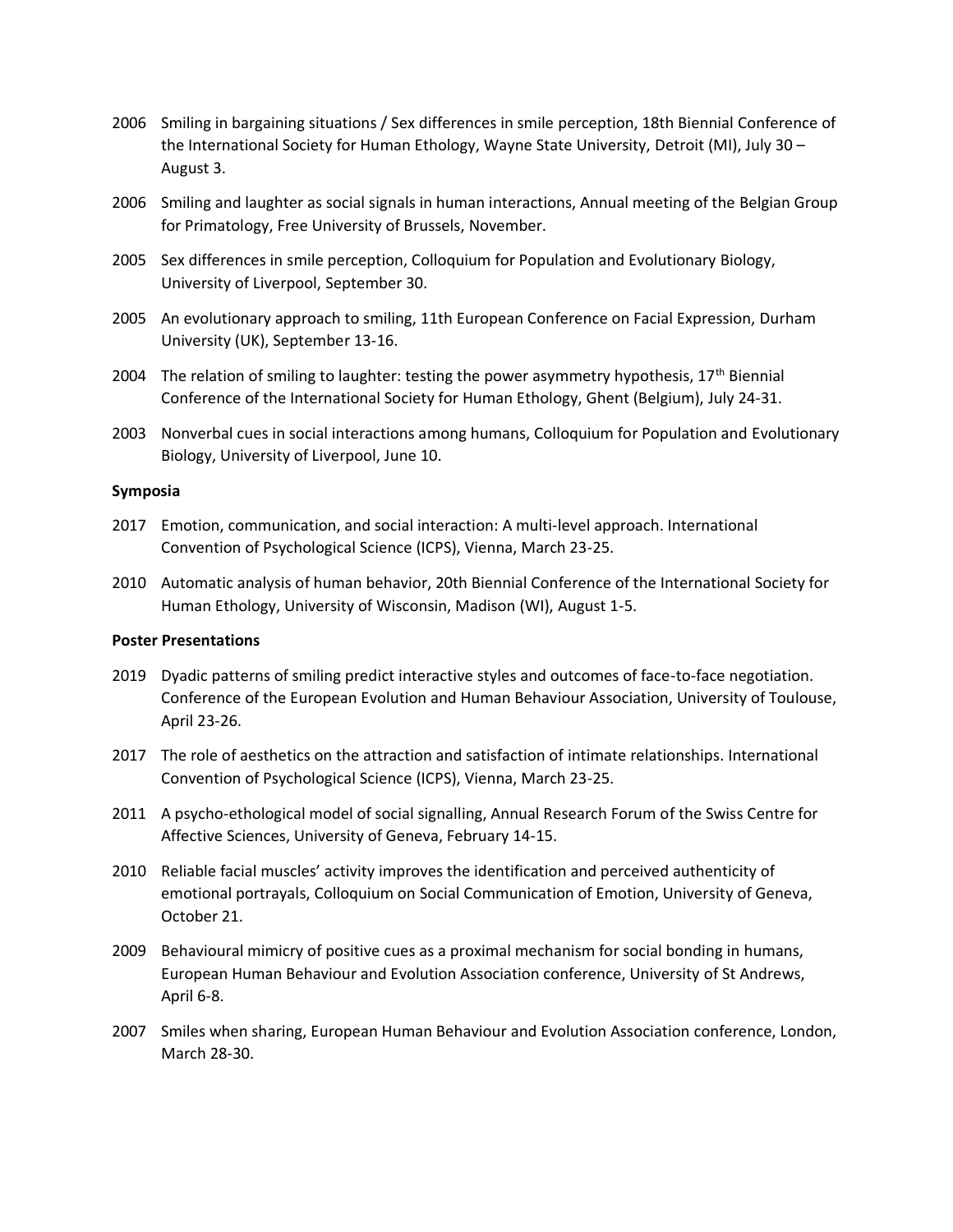2004 Smiling and laughter in naturally occurring human interactions, Postgraduate research days, University of Liverpool, March.

\_\_\_\_\_\_\_\_\_\_\_\_\_\_\_\_\_\_\_\_\_\_\_\_\_\_\_\_\_\_\_\_\_\_\_\_\_\_\_\_\_\_\_\_\_\_\_\_\_\_\_\_\_\_\_\_\_\_\_\_\_\_\_\_\_\_\_\_\_\_\_\_\_\_\_\_\_\_\_\_\_\_\_\_\_

# **TEACHING EXPERIENCE**

# **Courses Taught at Webster Vienna Private University**

- 2021 PSYC5400 Research Design, 9 weeks (SP1), 11 students (G); PSYC5900 Applied Statistics and Research Methods, 9 weeks (SP2), 10 students (G); PSYC4925 History, Philosophy, and Systems of Psychology, 14 weeks (FA), 12 students (UG); PSYC3625 Motivation & Emotion, 14 weeks (FA), 6 students (UG).
- 2020 PSYC5400 Research Design, 9 weeks (SP1), 9 students (G); PSYC5900 Applied Statistics and Research Methods, 9 weeks (SP2), 8 students (G); PSYC4925 History, Philosophy, and Systems of Psychology, 8 weeks (FA1), 11 students (UG); PSYC3000 Topics in Psychology: Evolutionary Behavioral Sciences, 8 weeks (FA2), 13 students (UG).
- 2019 PSYC5400 Research Design, 8 weeks (SP1), 11 students (G); PSYC5900 Applied Statistics and Research Methods, 8 weeks (SP2), 12 students (G); PSYC3600 Social Psychology, 8 weeks (FA1), 23 students (UG); PSYC4925 History, Philosophy, and Systems of Psychology, 8 weeks (FA2), 12 students (UG).
- 2018 PSYC2825 Introduction to Research Methods, 15 weeks, 23 students (UG); PSYC5400 Research Design, 8 weeks (SP1), 10 students (G); PSYC5900 Applied Statistics and Research Methods, 8 weeks (SP2), 14 students (G); PSYC4925 History, Philosophy, and Systems of Psychology, 8 weeks (FA1), 11 students (UG); PSYC4875 Advanced Psychology Lab, 8 weeks, 1 student (UG); PSYC3000 Topics – Nonverbal behavior, 8 weeks (FA2), 9 students (UG).
- 2017 PSYC2825 Introduction to Research Methods, 15 weeks, 25 students (UG); PSYC3550 History, Philosophy, and Systems of Psychology, 8 weeks (SP2), 16 students (UG); PSYC3000 Topics – Evolutionary Behavioral Science, 8 weeks, 16 students (UG); PSYC 1100 Introduction to Psychology, 15 weeks, 22 students (UG); PSYC 3600 Social Psychology, 8 weeks, 13 students (UG); PSYC3550/50 History, Philosophy, and Systems of Psychology, 8 weeks (FA1), 16 students (UG); PSYC3000 Topics – Nonverbal behavior, 8 weeks (FA2), 27 students (UG)
- 2016 PSYC2825 Introduction to Research Methods, 15 weeks, 7 students (UG); PSYC3550 History, Philosophy, and Systems of Psychology, 8 weeks (SP1), 13 students (UG); PSYC4000 Motivation and Emotion, 8 weeks (SP2), 9 students (UG); PSYC 3600 Social Psychology, 15 weeks, 8 students (UG); PSYC5400 Research Design, 8 weeks (FA1), 5 students (G); PSYC5900 Applied Statistics and Research Methods, 8 weeks (SP2), 7 students (G)
- 2015 PSYC2825 Introduction to Research Methods, 15 weeks, 14 students (UG); PSYC3550 History, Philosophy, and Systems of Psychology, 8 weeks (SP1), 9 students (UG); PSYC4400 Human Sexuality, 8 weeks (SP2), 10 students (UG); PSYC4610 Reading course on Emotion and Bilingualism, 1 student (UG); PSYC 3600 Social Psychology, 15 weeks, 12 students (UG); PSYC5400 Research Design, 8 weeks (FA1), 7 students (G); PSYC5900 Applied Statistics and Research Methods, 8 weeks (SP2), 7 students (G)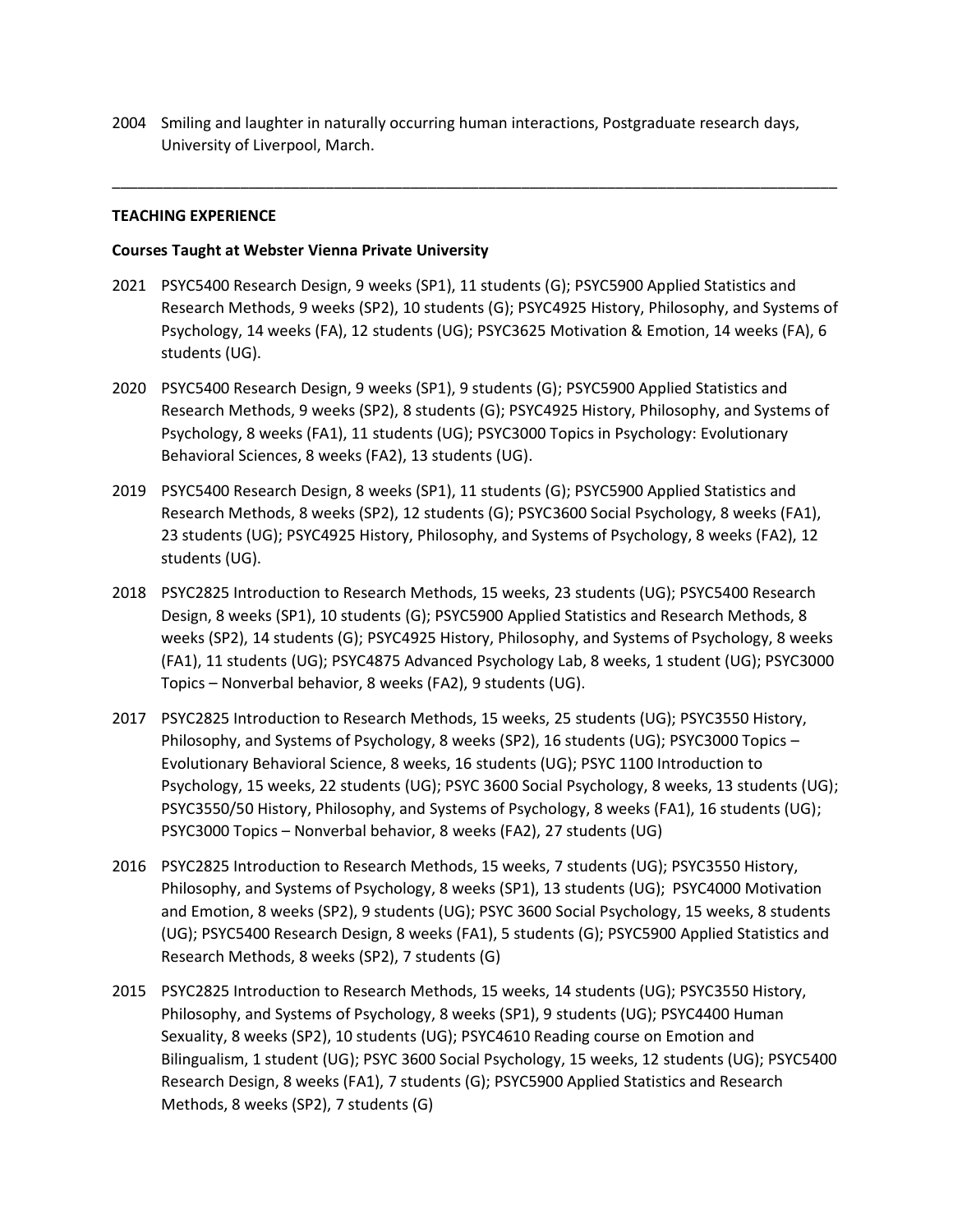- 2014 PSYC2825 Introduction to Research Methods, 15 weeks, 14 students (UG); PSYC5900 Applied Statistics and Research Methods, 8 weeks (SP2), 7 students (G); PSYC4900 Senior Overview, 1 week (SP2), 11 students (UG); PSYC1100 Introduction to Psychology, 1 week, 25 students (UG); PSYC 3600 Social Psychology, 15 weeks, 8 students (UG); PSYC1500 Psychology of Adjustment, 8 weeks (FA1), 19 students (UG); PSYC5400 Research Design, 8 weeks (FA2), 8 students (G)
- 2013 PSYC1500/50 Psychology of Adjustment, 8 weeks (FA2), 18 students (UG); PSYC5400/18 Research Design, 8 weeks (FA2), 5 students (G)

# **Guest Lectures**

- 2019 Visiting Professor at ISIR, Insitute for Intelligent System and Robotics, Université Pierre et Marie Curie, Paris. Seminars on the psychobiology of communication, motivation, and emotion.
- 2013 Invited Professor at the Free University of Brussels for the course "Emotion and conflict resolution" in the Master of Social Psychology.
- 2012 Invited Professor at the Free University of Brussels for the course "Emotion and conflict resolution" in the Master of Social Psychology.
- 2009 Guest Lecturer at the University of Geneva for the course "Applied Psychology" in the Master for Applied Psychology.
- 2008 Guest Lecturer at the University of Geneva (3 consecutive years) for the course "Emotional Expression" in the Master of Affective Science.
- 2003 Teaching assistant at the University of Liverpool (3 consecutive years) in the undergraduate courses "Experimental Design and Analysis" and "Quantitative Biology".

# **Summer Schools and Other**

- 2013 The social function of nonverbal behavior: Information and influence in human communication. International Summer School in Social Signal Processing, Marston Hill, Mullsjö (Sweden), August 5-10.
- 2013 What is context and how can we measure it? International Summer School in Social Signal Processing, Marston Hill, Mullsjö (Sweden), August 5-10.
- 2011 Teaching workshop "Ethological analysis of nonverbal behaviour", Summer Institute for Human Ethology, Charles University Prague, July 5-9.
- 2011 Teaching workshop "Computational modelling of emotional expression", International Summer School in Affective Sciences, Bossey (CH), August 22-31.
- 2010 Guest Lecturer "Methods for the measurement of facial behaviour and research applications", Human Ethology Summer School, Charles University Prague, April 24-25.
- 2009 Training course "Facial Action Coding System (FACS)", University of Roma Tre, September 28 October 2.